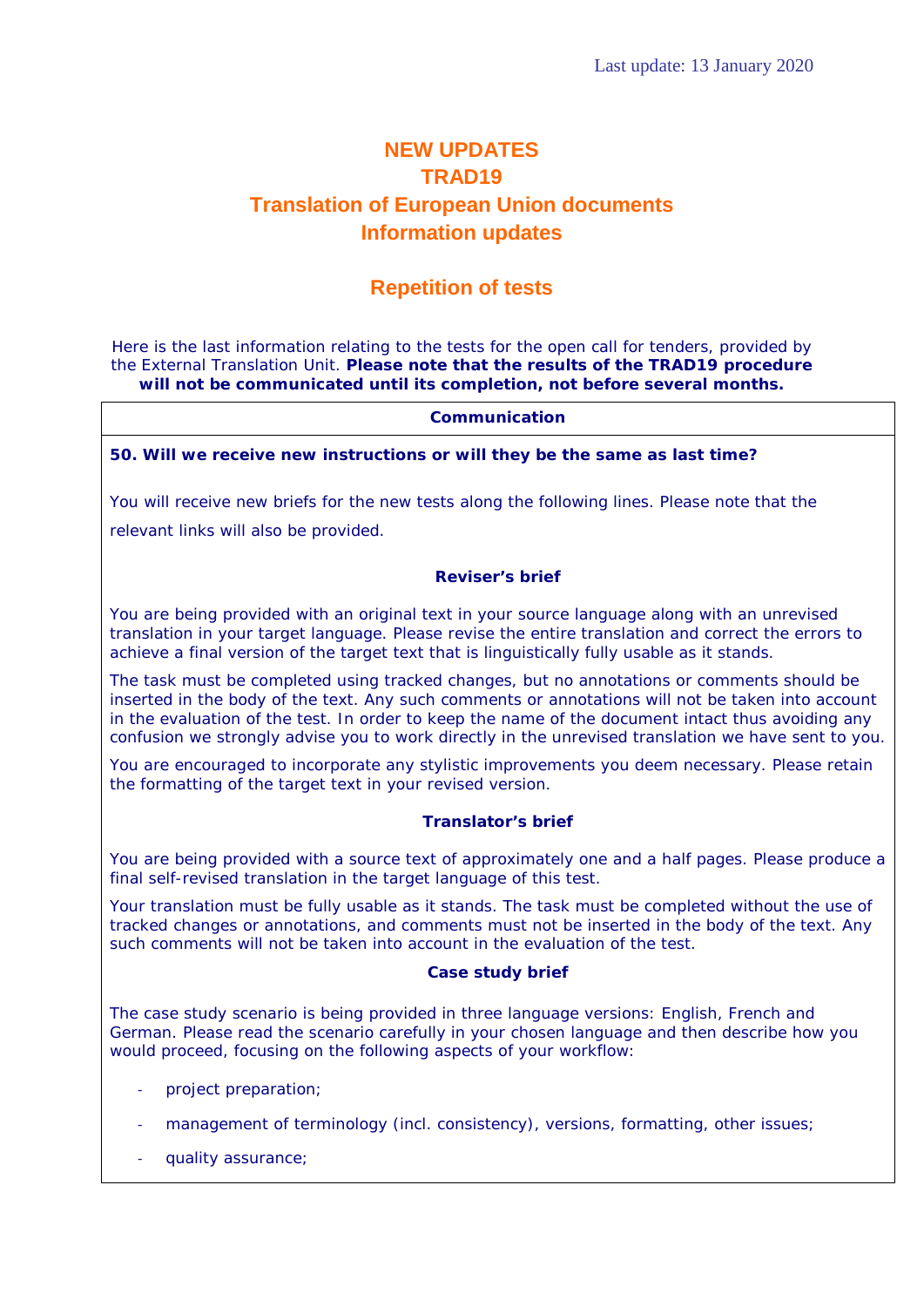- management of deadline change;
- delivery of final products.

You must present all stages of your workflow, from acceptance to delivery. We recommend that your description does not exceed 3 000 characters excluding spaces (i.e. two standard DGT pages). Your description should be as brief, succinct and to the point as possible, however a longer description would not adversely affect your evaluation.

Please note that for practical reasons, case studies written in English are welcome but you may draft the case study in any other EU official language.

To ensure strictly anonymous evaluation, do not mention your name or the name of the organisation you represent anywhere in the text of your answer.

## **49. What would be your advice if reference sites like IATE or EUR-lex are down during the Test on the 14th Jan?**

<https://publications.europa.eu/code/en/en-000100.htm> **was down this morning. Some of the EU reference sites are frequently down (though usually only for a few minutes at the time). Given the very short TAT for test, reference sites being down could negatively impact the results.** 

With internet there is always a risk. If there are incidents the evaluation committee will examine case by case and take a fair decision.

## **48. We understand we will receive several files. How will they be named?**

Example: You apply for 1 lot (PT>EN). You will receive one mail with the following attachments:

- REV\_PT-EN\_ORI.docx: this is the original text of the revision
- REV\_PT-EN\_TRA-CANDIDATE.docx: this is the translation to be revised and where you should work on with track changes
- REV\_PT-EN\_BRIEF.docx: these are the instructions for your REV test
- TRA\_PT-EN\_ORI.docx: this is the original text for the translation
- TRA\_PT-EN\_BRIEF.docx: these are the instructions for your TRA test
- CASE\_TRAD19\_EN-FR-DE.docx: this is the case study in all 3 languages
- CASE\_TRAD19\_BRIEF\_EN-FR-DE.docx: these are the instructions for the case study

If you apply for more than one lot, you will receive one mail with the case study attachments, and one mail per lot with the attachments for REV and TRA.

Please note that attachments might not be in the same order as in the example above.

**47. About the test name changes: could you please confirm that only the TRA test file name needs to be changed (from ORI>TRA) and that the other test file names should not be altered?**

Yes.

**46. I am writing to you concerning that line "On 14 January: Please make sure that you and your test-takers remain available until 14:00 to respond to potential questions from our side".** 

**Could you please elaborate more on that particular request? Should we all remain in front of the computers or it would be enough just to have the phones by ourselves if something happens, e.g. questions, clarifications that you might ask of, etc.?**

This is only a precaution in case there is an incidence with the reception. If that is the case, we will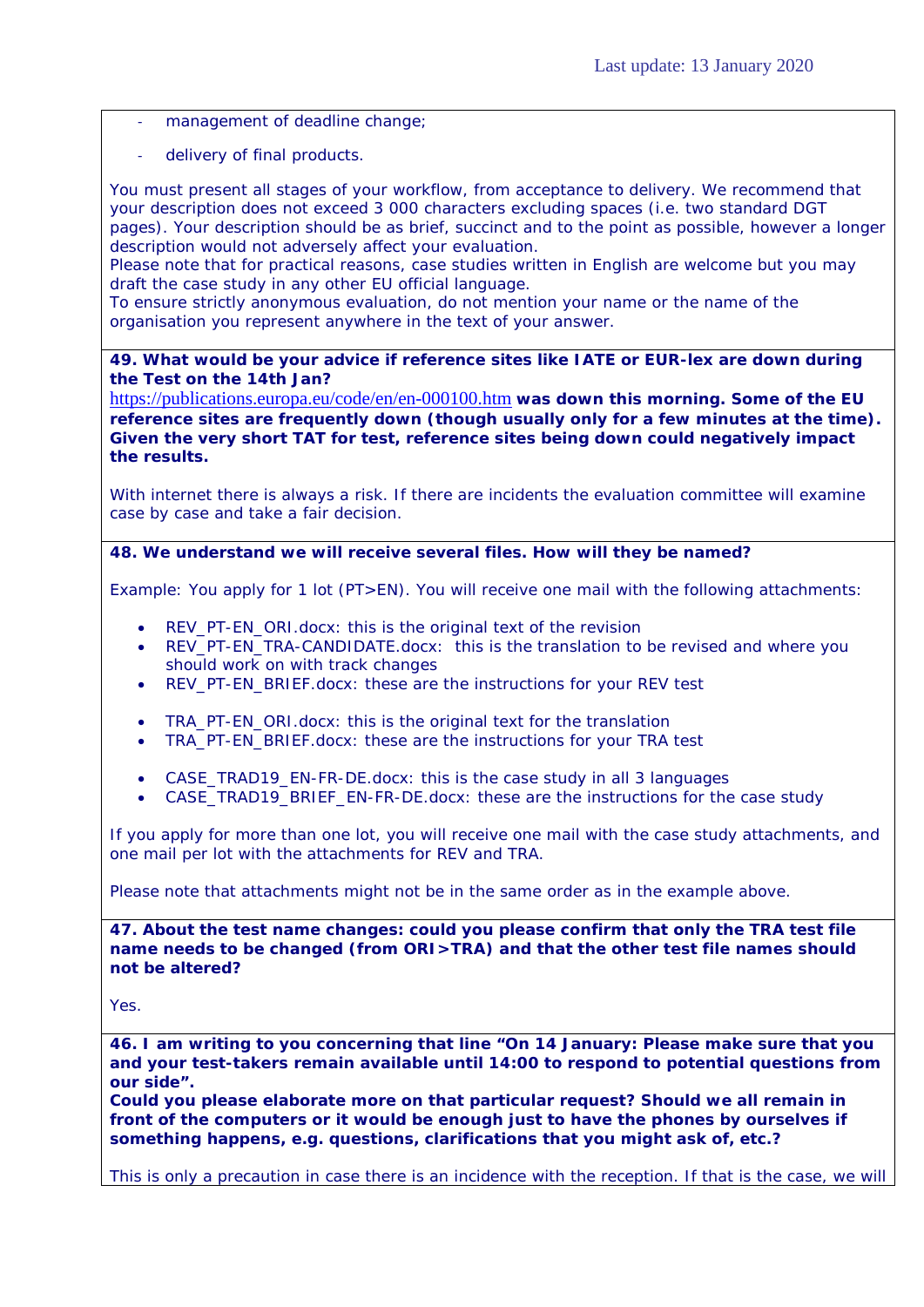contact you by email.

#### **45. How should the translator add comments or notes to the proposed translation if required? Will comments be accepted in this test? If those occur, should the PDF file contain those as well?**

With the new TRA test you will receive a new brief with the relevant instructions. We can already advance that this brief says: "The task must be completed without the use of tracked changes or annotations, and comments must not be inserted in the body of the text. Any such comments will not be taken into account in the evaluation of the test."

So the answer is no: comments and notes must not be inserted and therefore should not appear in either the Word file or the PDF file (which should be identical).

**44. In the REV test, are we supposed to clean the tracked changes before creating the PDF file to be sent along the Word file?**

No, do not clean any of the versions. Both the word and the pdf should show the tracked changes and be identical.

**43. On 24th October minor layout differences between test original files and final versions were not taken into account in final evaluation. Now that the test will be in a Word file, how strictly will formatting accuracy be checked?**

With the new REV test you will receive a new brief with the relevant instructions. We can already advance that this brief says: "Please retain the formatting of the target text in your revised version".

**42. We were wondering if you will confirm the receipt of the deliveries per email. Even an auto-confirmation would be better than nothing.**

We will send a confirmation email. Note that it might take some time

**41. Further to Q&A 25 (New Q&As), I am afraid that the answer is not clear to us. You say that you 'recommend that the case study does not exceed 3 000 characters excluding spaces (i.e. two standard DGT pages)'. This leaves the matter open to interpretation and it does not promote fair competition. What if we restrict our answer to 3 000 characters and another tenderer does not do so but uses 3 500, 4 000 or 5 000 characters. This would obviously give the other tenderer an advantage. There should be a specific and clear character limitation for everyone or the character limitation should be altogether eliminated.**

**Not having a specific answer to this matter creates confusion: on which basis will the case studies be evaluated? Is the length of the reply to the case study a criterion, e.g. will we receive a bonus if we stick to 3 000 characters or a penalty if we exceed 3 000 characters? Is it better to make our answer more comprehensive and go over the 3 000 character limit or to omit some information in order to keep within the limit.**

Please see Q&A 34 below.

The 3000 characters are not a limit but a recommendation. You may understand that reading and evaluating around 180 case studies will take some time. That is why we suggest  $($  = recommend) that you summarise your reply on 2 pages (which corresponds to 3000 characters). Furthermore, experience has shown that it is possible to give a comprehensive reply on 2 pages.

But to make it very clear: The length of the case study is NOT a criterion for the evaluation of your reply. What counts is the content. If you write more that would put you neither in a more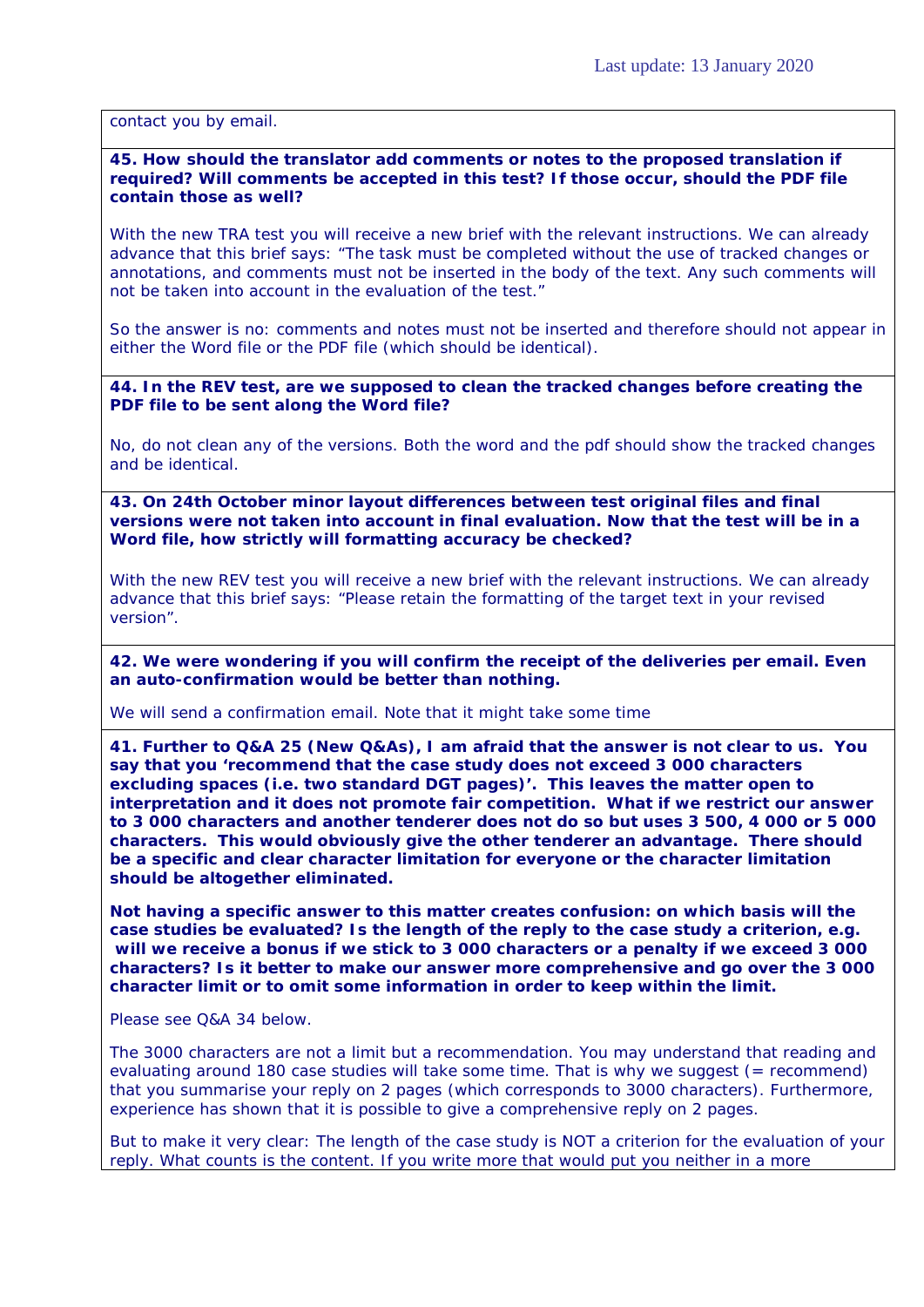advantageous nor in a disadvantageous position compared to the other tenderers.

**40. If we switch a linguist from translator to reviser, or add "reviser" to his/her previous "translator" role, what documents we have to provide? Is it enough if we send a new annex 7.3?**

Yes, for change of roles of existing team members just send a new Annex 7.3.

#### **39. Would it be possible to receive Word files instead of PDF?**

As stated in our email of 18 December and in new Q&A 30, you will receive the tests in word format.

Please note that, for legal reasons, you should however return the tests in both word and pdf formats.

#### **38. How would you like us to make the delivery, 1 single zip file, 1 delivery with different files, 16 different delivery emails?**

The tenderer (and not the test-takers!) will send the exams back to us by language combination by replying directly to the respective mail you got from us, making sure you keep the Subject line the same and the name of the tests we attached. Please note that for legal reasons you have to provide the tests in WORD and PDF format.

Example: In case you apply for 15 lots, you will get 16 mails from us: one per lot with the translation and revision tests and one with the case study. That means that in turn we will receive 16 mails from you.

#### **37. To be sure that all the team involved in the test receive the files at the very first moment, we would like to request you to send the test to an additional email address.**

As we said, all tests will be sent to one single address per tenderer.

## **36. Can we add files commenting on the REV?**

No. Only track changes will be considered.

### **35. Which version will be marked? Do we need to check that the word and pdf versions are identical?**

The word version will be marked.

Unless an unexpected IT problem occurs during the conversion, one word document and its pdf will always be identical.

#### **34. Will the length of the case study affect its evaluation in any way?**

No, but, as we said, our recommendation is to write about 2 standard pages.

**33. You are saying that "you have to provide the tests in WORD and PDF format". Do we have to anonymize the Word and PDF files, i.e. clear all properties from the actual files so they are fully anonymous?**

No. Tests will be anonymised by us before the marking.

**32. You say "This means that we will not accept any tests that arrive after 13:00." Do you mean that a) we have to send our reply before 13:00 or b) that our reply needs to have been received from your server before 13:00? There is a big difference between these two statements. a) makes much more sense and can be easily proven by checking**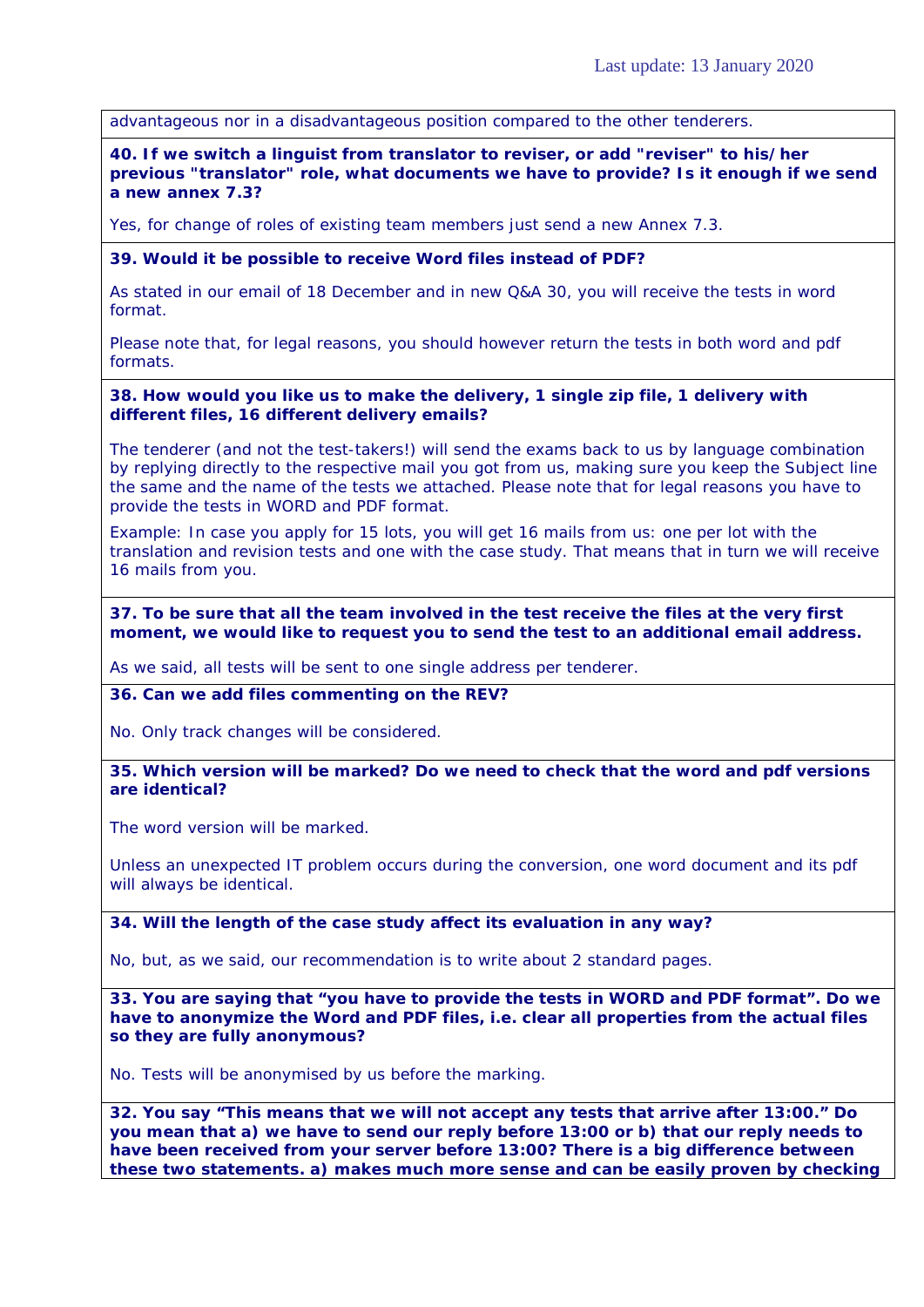**the email's properties. Please clarify.**

Indeed. All e-mails sent by 13:00 will be accepted.

#### **31. Can we use track-changes in the REV test?**

You must use track changes for the REV test. Please note that comments will not be taken into account.

You will receive all relevant instructions in a brief document into the REV file.

#### **30. Could you please confirm that the translation will have to be done directly from the Word files provided? There will be no Translation Memory provided to be used for the translation or revision test?**

We confirm that translation memories will not be provided.

Only word documents will be provided.

**29. Can you send us a program, with which to create the pdf files for the exam?**

You do not need a programme for the conversion. When saving the document you just have to choose from the file menu ".pdf". It works with Microsoft and also with Microsoft for Mac.

#### **28. Further to your request to update the list of test takers, does this mean that we can apply for some lots that we did not apply for before?**

No, you cannot add lots that were not in your tender. You can only change the test takers if they are no longer available. If they are subcontractors who were not presented in your tender, you need to send the documents mentioned in old Q&A 106.

#### **27. In the test takers table requested we have included the e-mail address of the test taker. We suppose that we will receive the case study and texts for revision and translation in that address. Our question is if we can use another company's e-mail address to deliver the case study and the translation and revision tests.**

Your assumption is wrong. As we said in our previous communications and in NEW Q&A 16 and 23, all tests will be sent to the tenderer. It is up to the tenderer to forward them to the test takers, receive them back from the test takers and return them to us by replying to our email/s. Therefore, for the re-sit, you need to provide one single tenderer's e-mail address, both for receiving all tests and for delivering them back to DGT.

TEST TAKERS SHOULD NOT RETURN THE TESTS TO THE DGT!

## **26. We have applied for three lots. One revision test taker unfortunately is no longer available. Is it mandatory to have 3 revision test takers?**

Yes, it is mandatory to have one revision test taker and one translation test taker for each lot. If you are not able to propose a revision test taker (or a translation test taker) for a certain lot within the deadline, that lot will be rejected.

Any other lots will remain valid.

**25. Q&A 246 said that there would not be "a limit of words" for the case study test. To our surprise during the test on 24 October, there was a character limit imposed. Wasn't that a breach of the tender specifications allowing for appeals? Anyway, what will be the case in the re-sit? Is there going to be a word/character limit for the case study or not?**

That was linked to the technical specificities of the external service provider's on-line platform.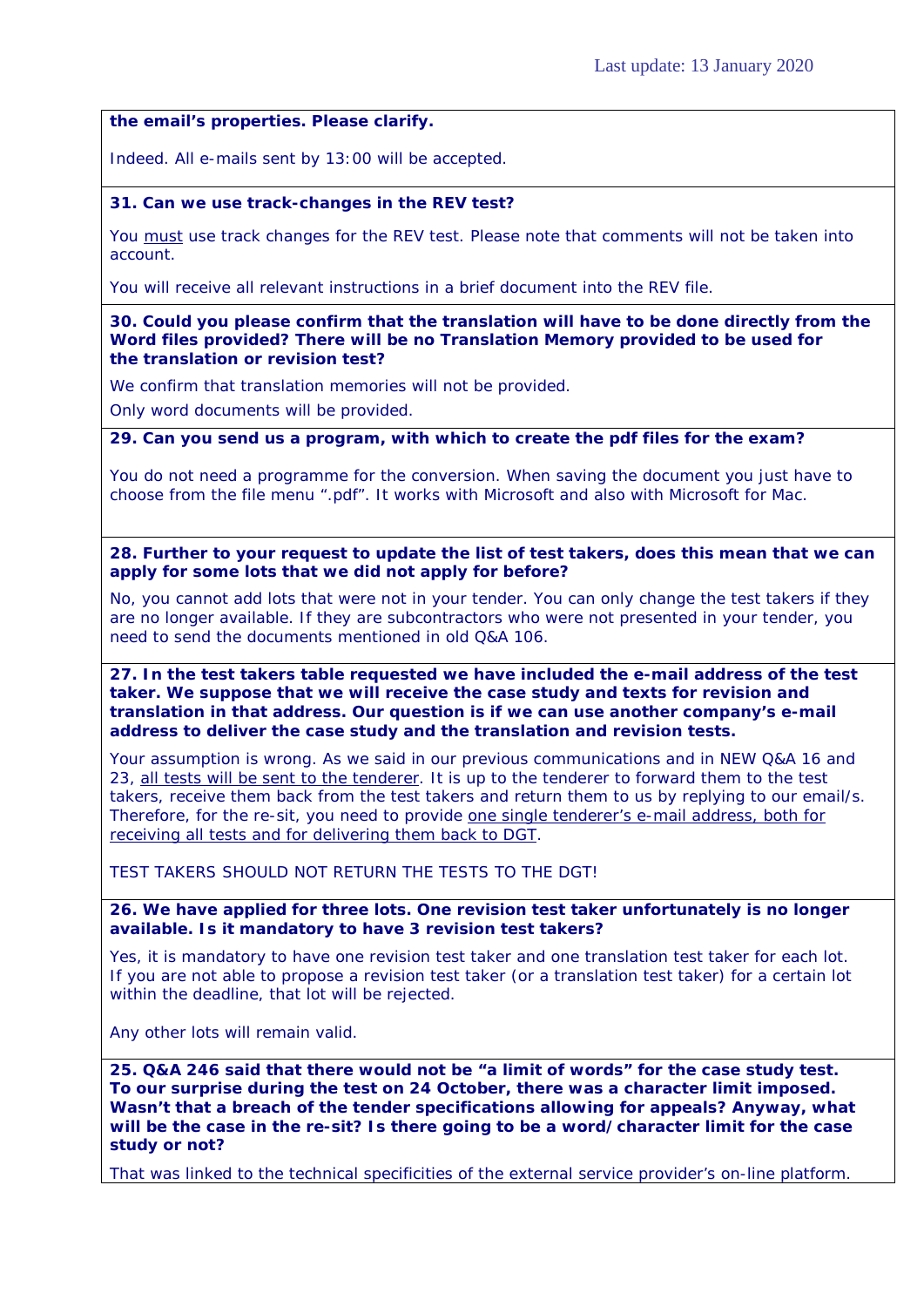Indeed, the Tender Specifications do not set a limit of words, but we recommend that the case study does not exceed 3 000 characters excluding spaces (i.e. two standard DGT pages). Your description should be brief, succinct and to the point.

**24. We already told you in a previous communication that mid-January would not suit us. Our team will be on leave as there was nothing programmed for this time of the year. Key team members will be absent. Please reconsider the date.**

As we said, unfortunately it is not possible to accommodate all situations and the preferences of every single tenderer.

However, in this new round test takers may sit the test anywhere they are, as long as they can receive and send e-mails.

**23. Do we understand correctly that all the tests, including those for our translators and revisers will be sent to our e-mail address, in other words: the linguists will not receive them into their private e-mails?**

That is correct. Please see previous answers on this.

**22. One of our problems with the last test was that we thought we had four hours to do the tests, when in fact it was a four-hour window with just 2.5 hours to actually do the tests. In the re-sit, will the three hours be just a window, within which we'll have 2.5 hours actual test time, or will we have a full three hours to do the tests?**

Three hours is the total time to do the tests and to send them back to us.

**21. We would like to request that the tests take place after January 23rd. The reason is that since tenderers are not responsible for this mess, and since we have spent so far a lot of resources to organise our participation, we think it's only fair to have enough time in our disposal to organise it again.** 

**Your proposed tests date does not take into account that from mid-December to mid-January many people in our industry, translators in particular, take holidays and are not even available by phone.**

We are aware of your concerns and the inconveniences resulting from the general resit but we need to ask for your understanding that the date cannot be changed. It has been fixed after thorough reflection taking into account all necessary procedural steps after the re-sits. Furthermore, it will enable DGT to start the new Framework Contracts as planned on 1 July 2020.

**20. I am tendering as a single tender for one lot and as a joint tenderer for others. Can I use the same email address?** 

You have submitted two different tenders in two different compositions. Please provide two different emails for the resit: one per tenderer.

In your case the relevant tests will be sent separately to each tenderer.

See also Q&A 279.

#### **19. Why do we need to provide word and pdf?**

For our records, we need supplementary proof of the tests as delivered.

#### **18. We sent back only one test because it was just a mock exercise.**

Instructions are for a reason and always need to be followed. The goal of the exercise was to test, among other things, occurrences with the attachments.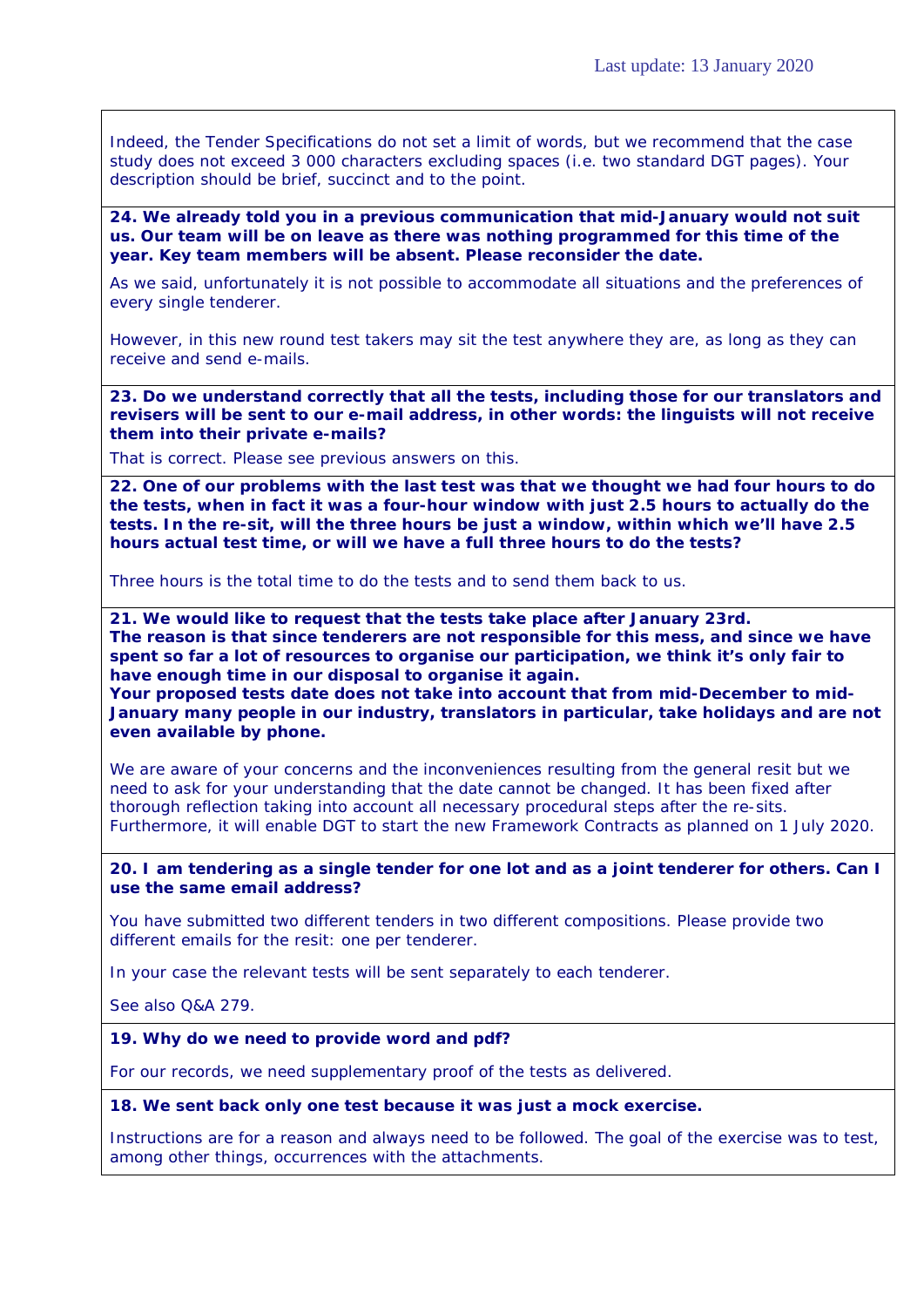Please note that on the 14<sup>th</sup> of January an incomplete delivery for a certain lot equals rejection of that lot.

## **17. We did not receive your mail the day of the mock tests. Later we found it in the spam folder.**

Please add our e-mail address [DGT-FL-TRAD-19@ec.europa.eu](mailto:DGT-FL-TRAD-19@ec.europa.eu) to the list of trusted addresses in the security parameter of your mailbox. Also, check the spam/junk e-mail folder if you do not receive them immediately.

**16. On the day of the mock tests, our test takers Ms X, Ms Y and Mr W did not receive the files. Please take note of their addresses so that you sent the real tests directly to them.**

This was no mistake. As we said, in the new round of tests it is the tenderers who will receive the tests via e-mail and who must send the tests back to DGT once ready.

As in a real contractual situation, DGT will no longer have any direct contact with linguists; only with the tenderer.

In the previous tests on 24 October the service provider needed to deal with every test taker because of the technical specificities of its on-line platform, but this is no longer the case for the general re-sit.

**15. With regard to the mock test, for the conversion of pdf files into word files, can we use a simple process of extracting the text automatically and send it back to you without checking the layout or content?** 

Yes, for the mock test neither the content nor the format matter but please send back both pdf and word files.

**14. You say that the new tests will not be taking place in 2019. I assume they will be held early in 2020. Does this mean that the start of the new contracts might have to be postponed? If so, will the existing contracts be extended?**

According to the current planning the new contracts will enter into force as foreseen on 1 July 2020. In case this has to be changed, we will inform all tenderers in due time.

**13. I was wondering if it would be possible to A) have our 1st test results acknowledged B) retake the test but acknowledge the best result from the 2 tests?**

As we said, no tests will be marked for equal treatment reasons.

**12. Will the exams taken during the first round of tests be taken into account for the evaluation of the tender?**

No, the first round of tests was cancelled owing to the problems encountered by many test takers.

The second round of tests are the only ones which will be marked.

**11. Could you confirm that the general resit will not take place before the end of the holiday season, which is the 6th of January?**

We confirm.

**10. We had to withdraw from one lot as we discovered just before the tests of 24 October that one of our test-takers was committed to another company. Would it be possible to submit another name for this lot for the second round of tests?**

Yes. Please see also new Q&A 9. PLEASE MAKE SURE THIS TIME THAT YOUR TEST TAKER HAS NO PREVIOUS COMMITMENT WITH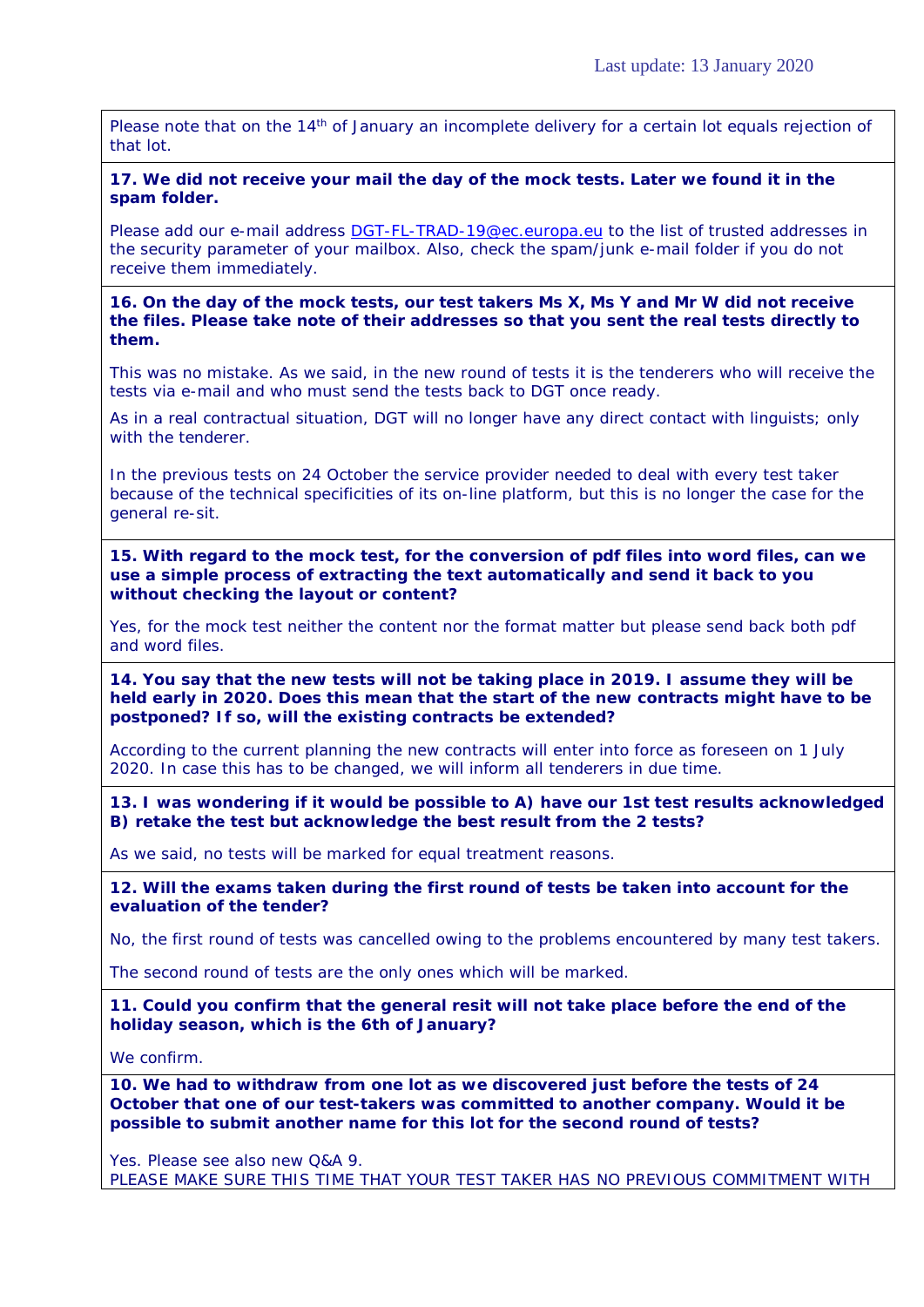ANOTHER TENDERER FOR ANY TEST.

## **9. Can we add new vendors?**

Yes. If they are subcontractors who were not presented in your tender, you need to send the documents mentioned in old Q&A 106.

**8. Since it worked for us without any difficulties, how can we know that the technical problems mentioned were not on the part of these test-takers? (Insufficient means, lack of relevant technical knowledge, etc.). All test-takers had the opportunity to test the platform beforehand.** 

We analysed the evidence and we can assure you that it was not the fault of the test takers. In many cases the platform failed and the on-line help was not available or was inefficient. Therefore, the testing conditions were not the same for all.

**7. Given the circumstances, I am not surprised that you need to organise a general resit. I guess, as much as an inconvenience and annoyance it is for us, it must be even more inconvenient and annoying for the EC. I can assure you that I have apologised to everyone involved already, I just hope that it will be enough and that we haven't frightened people off from wanting to be involved in future tests!** 

DGT could not possibly have foreseen this. We are aware of the inconvenience caused to tenderers who were able to take the tests normally and we sincerely apologize. We hope that the interest of our tenderers and test takers will be maintained.

**6. It is unacceptable that a Directorate General of the European Commission, with such a long time to prepare and test your resources and services, makes such mistakes. As regards equality and fairness, we think that now, after having taken this first test and learned how it works, next test-takers will devise strategies to artificially improve their results.** 

It is true that experience could improve results, but this would also apply to your case. However, as we said, not all test takers could take the tests.

**5. We had to pay our linguists for the tests on the 24th of October and now we have to pay them again. You should reimburse this extra cost, as it is not our fault.**

Unfortunately DGT cannot reimburse the expenses incurred from the repetition of the tests. The invitation to tender says in this respect: "All costs incurred for the preparation and submission of tenders are to be borne by you and will not be reimbursed."

**4. Despite all my team members having followed the instructions to try the platform before the day of the tests, on the 24th of October they could not access the tests at all. We could not even log in. This means that those tenderers who did have access know how the tests look like. Could we also see the tests? That would be equal treatment.**

All tests taken on the 24<sup>th</sup> of October can be [seen on our page.](https://ec.europa.eu/info/tender/trad19)

**3. We are relieved that new tests will be organised. We had so many problems that we could not really focus. We think it is a fair decision.**

We were made aware during the day of the tests that some test takers were facing technical problems to various extent and that many could not be solved on line. Besides, the analysis of the the log book showed that not all test takers had the same time to deliver, which constitutes a breach of equal treatment.

**2. We did not have any issues. Why do we need to repeat the tests? We think that only those who experienced problems should re-sit the tests.**